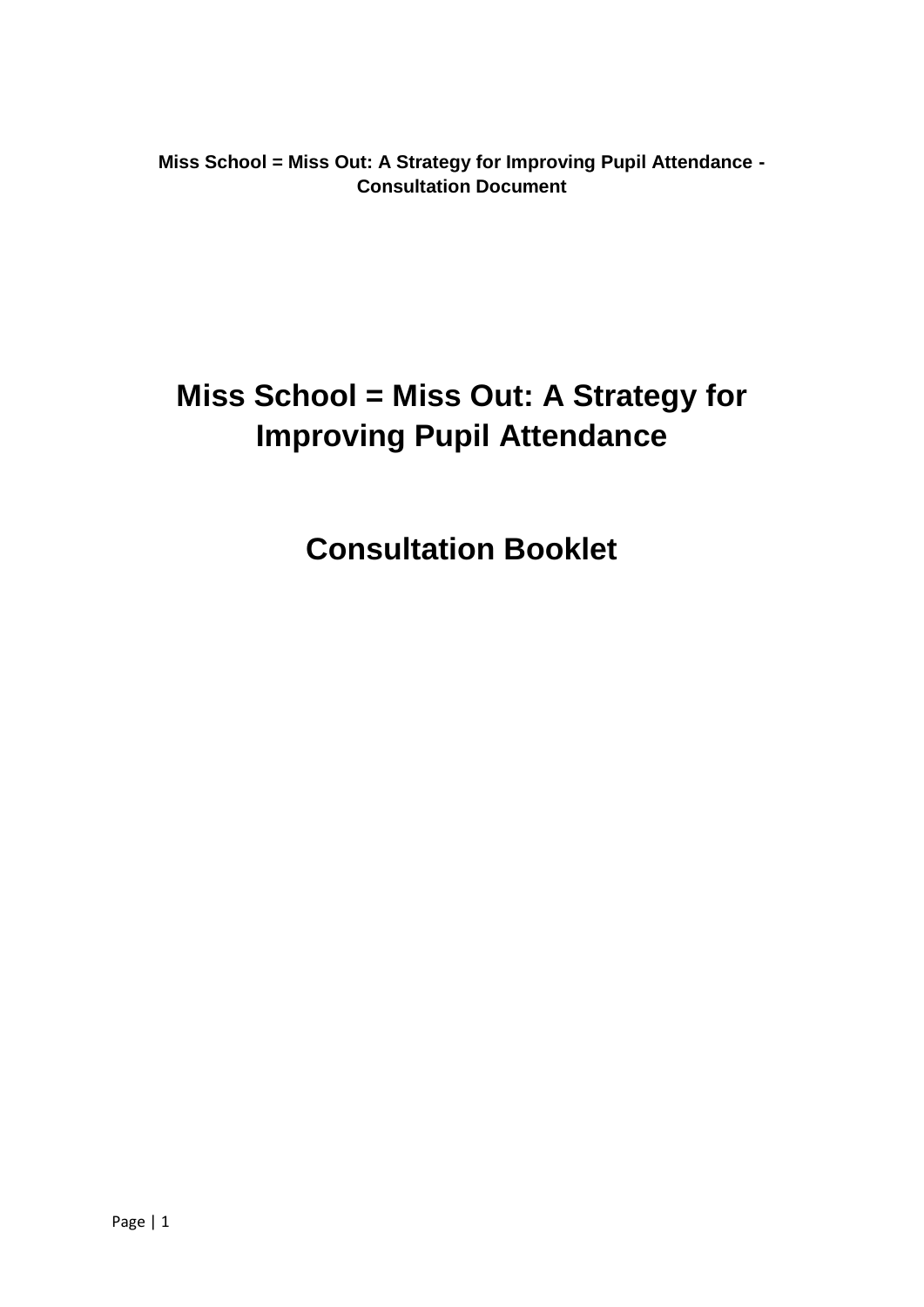## **Miss School = Miss Out: A Strategy for Improving Pupil Attendance - Consultation Document**

#### **Introduction**

Regular attendance at school is crucial to enhancing the life chances of all our young people. Attendance is linked to attainment and every school day matters. The Department of Education has developed a strategy to build upon current good practice within schools and promote the value of each school day.

This consultation provides an opportunity for you to consider this draft strategy, and have your say.

The Department would welcome your views and all interested parties are encouraged to make their responses as soon as possible and before the consultation closing date of **16th June 2016**

| Name (Optional)                                                        |                                                             |                                                   |  |  |  |  |  |
|------------------------------------------------------------------------|-------------------------------------------------------------|---------------------------------------------------|--|--|--|--|--|
|                                                                        | Please tick the box that best describes you as a respondent |                                                   |  |  |  |  |  |
| Pupil<br>Teacher<br>Organisation<br>Other<br>If 'Other' please specify |                                                             | Member of the public<br>Parent<br>Trade Union rep |  |  |  |  |  |
| Name of School (if applicable)                                         |                                                             |                                                   |  |  |  |  |  |
| School Reference Number (if applicable)                                |                                                             |                                                   |  |  |  |  |  |

The Department may make responses available on the website [www.deni.gov.uk,](http://www.deni.gov.uk/) although contact names and addresses would be removed.

Please note that under the Freedom of Information Act (2000) (Annex A) your response may be made available, on request, to the public.

If you would prefer your response to remain confidential, please tick this box  $\Box$ 

Comments and responses should be submitted by 16<sup>th</sup> June 2016 to:

[attendance@deni.gov.uk](mailto:attendance@deni.gov.uk)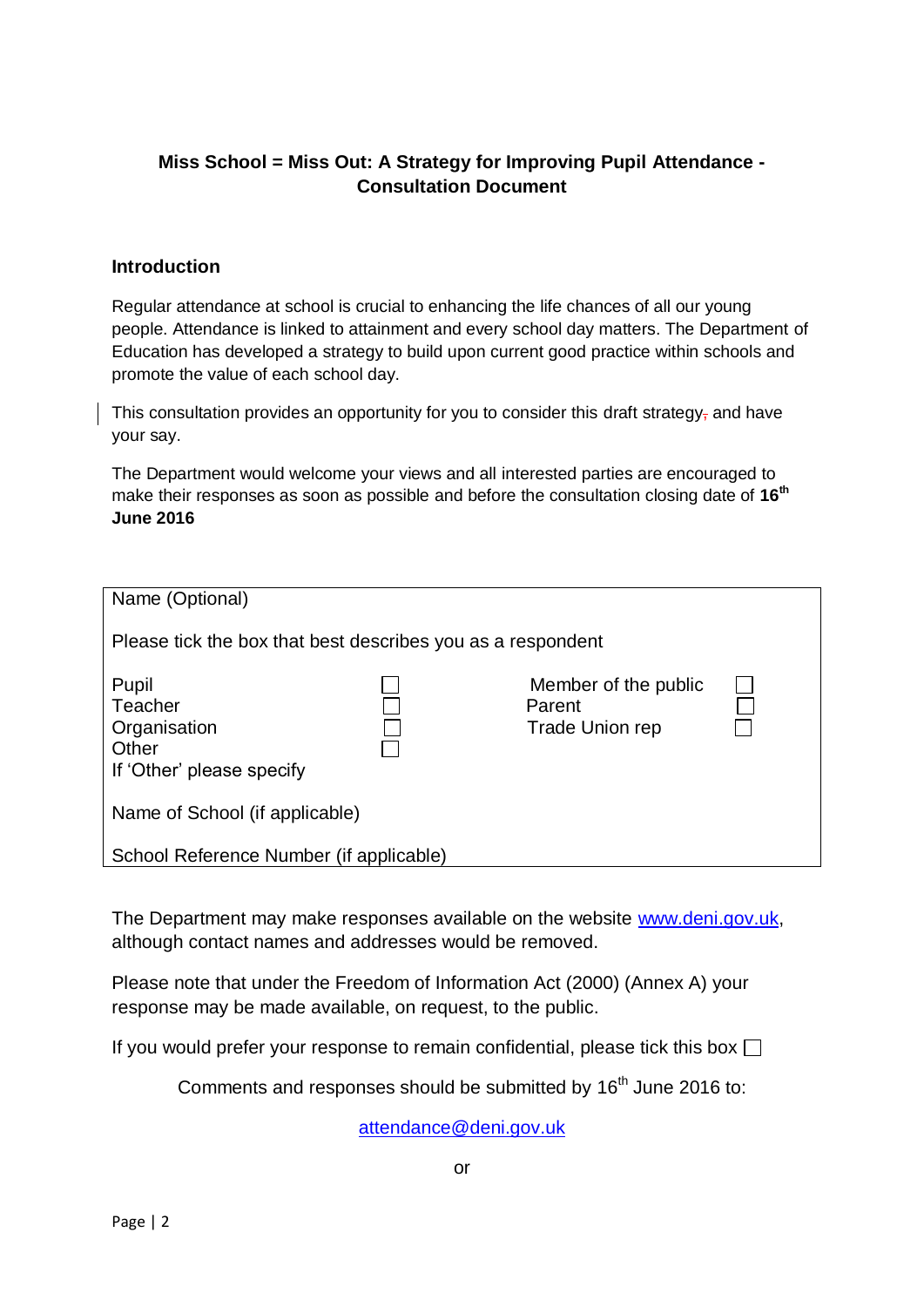Additional Educational Needs Team Department of Education Rathgael House Room G7, Balloo Annex 43 Balloo Road Rathgill BANGOR BT19 7PR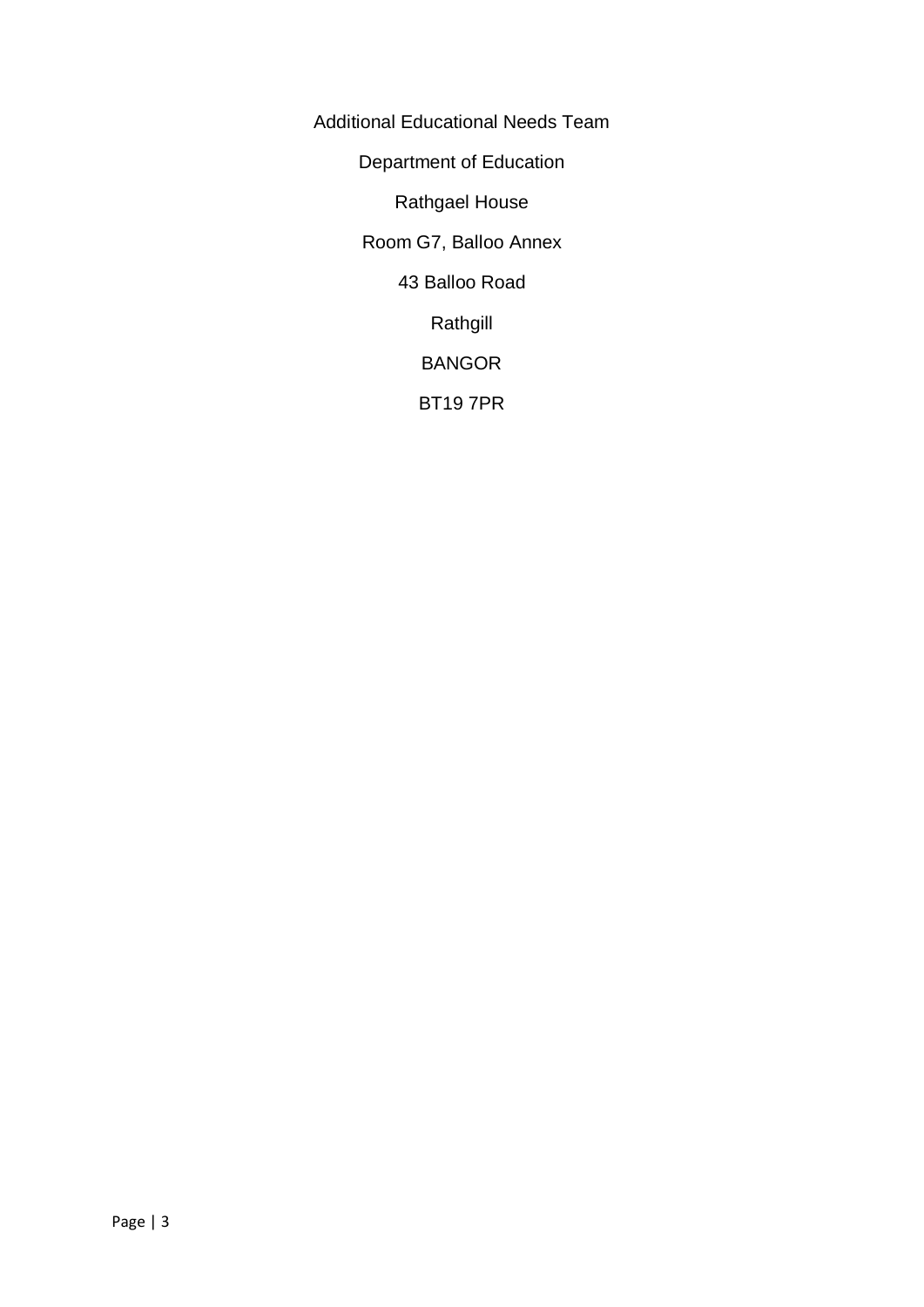## **Miss School = Miss Out: A Strategy for Improving Pupil Attendance - Consultation Document**

# **Q1: Do you agree that an attendance strategy will provide guidance to help those involved in managing attendance? (Please select only one)**

| <b>Strongly</b><br>Agree | Agree | <b>Neither</b><br>agree nor<br>disagree | <b>Disagree</b> | <b>Strongly</b><br><b>Disagree</b> | Don't know |
|--------------------------|-------|-----------------------------------------|-----------------|------------------------------------|------------|
|                          |       |                                         |                 |                                    |            |

**Q2: Do you agree that every school should have an Attendance Policy which sets out the school's policies and procedures for managing attendance? (Please select only one)**

| <b>Strongly</b><br>Agree | Agree | <b>Neither</b><br>agree nor<br>disagree | <b>Disagree</b> | <b>Strongly</b><br><b>Disagree</b> | Don't know |
|--------------------------|-------|-----------------------------------------|-----------------|------------------------------------|------------|
|                          |       |                                         |                 |                                    |            |

**Q3: Do you agree that there should be clearly defined roles and responsibilities for those involved in improving attendance internally and externally to the school? (Please select only one)**

| <b>Strongly</b><br>Agree | Agree | <b>Neither</b><br>agree nor<br>disagree | <b>Disagree</b> | <b>Strongly</b><br><b>Disagree</b> | Don't know |
|--------------------------|-------|-----------------------------------------|-----------------|------------------------------------|------------|
|                          |       |                                         |                 |                                    |            |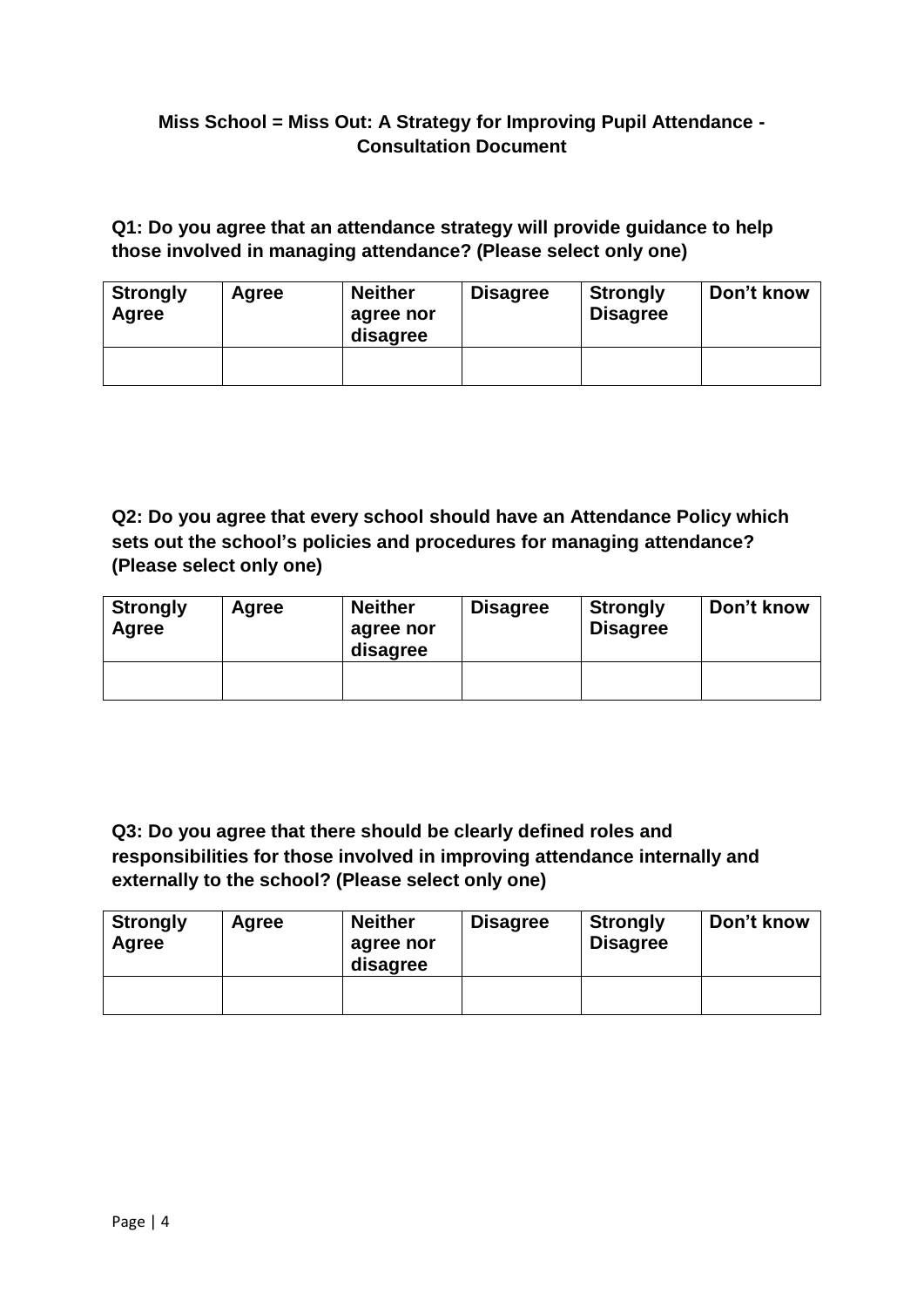**Q4: Do you agree that the Board of Governors of each school should regularly discuss the school's performance in respect of attendance and seek assurance that any concerns are being addressed appropriately? (Please select only one)**

| <b>Strongly</b><br>Agree | Agree | <b>Neither</b><br>agree nor<br>disagree | <b>Disagree</b> | <b>Strongly</b><br><b>Disagree</b> | Don't know |
|--------------------------|-------|-----------------------------------------|-----------------|------------------------------------|------------|
|                          |       |                                         |                 |                                    |            |

# **Q5: Do you agree that school leaders should consider attendance performance when determining school improvement plans and allocating resources from their delegated school budget? (Please select only one)**

| <b>Strongly</b><br>Agree | Agree | <b>Neither</b><br>agree nor<br>disagree | <b>Disagree</b> | <b>Strongly</b><br><b>Disagree</b> | Don't know |
|--------------------------|-------|-----------------------------------------|-----------------|------------------------------------|------------|
|                          |       |                                         |                 |                                    |            |

# **Q6: Do you agree that schools should have established procedures in place to monitor attendance patterns and intervene at the earliest opportunity, where there is cause for concern?**

| <b>Strongly</b><br>Agree | Agree | <b>Neither</b><br>agree nor<br>disagree | <b>Disagree</b> | <b>Strongly</b><br><b>Disagree</b> | Don't know |
|--------------------------|-------|-----------------------------------------|-----------------|------------------------------------|------------|
|                          |       |                                         |                 |                                    |            |

## **Q7: Do you agree that parents/carers should be involved at an early stage with any attendance concerns regarding their child? (Please select only one)**

| <b>Strongly</b><br>Agree | Agree | <b>Neither</b><br>agree nor<br>disagree | <b>Disagree</b> | <b>Strongly</b><br><b>Disagree</b> | Don't know |
|--------------------------|-------|-----------------------------------------|-----------------|------------------------------------|------------|
|                          |       |                                         |                 |                                    |            |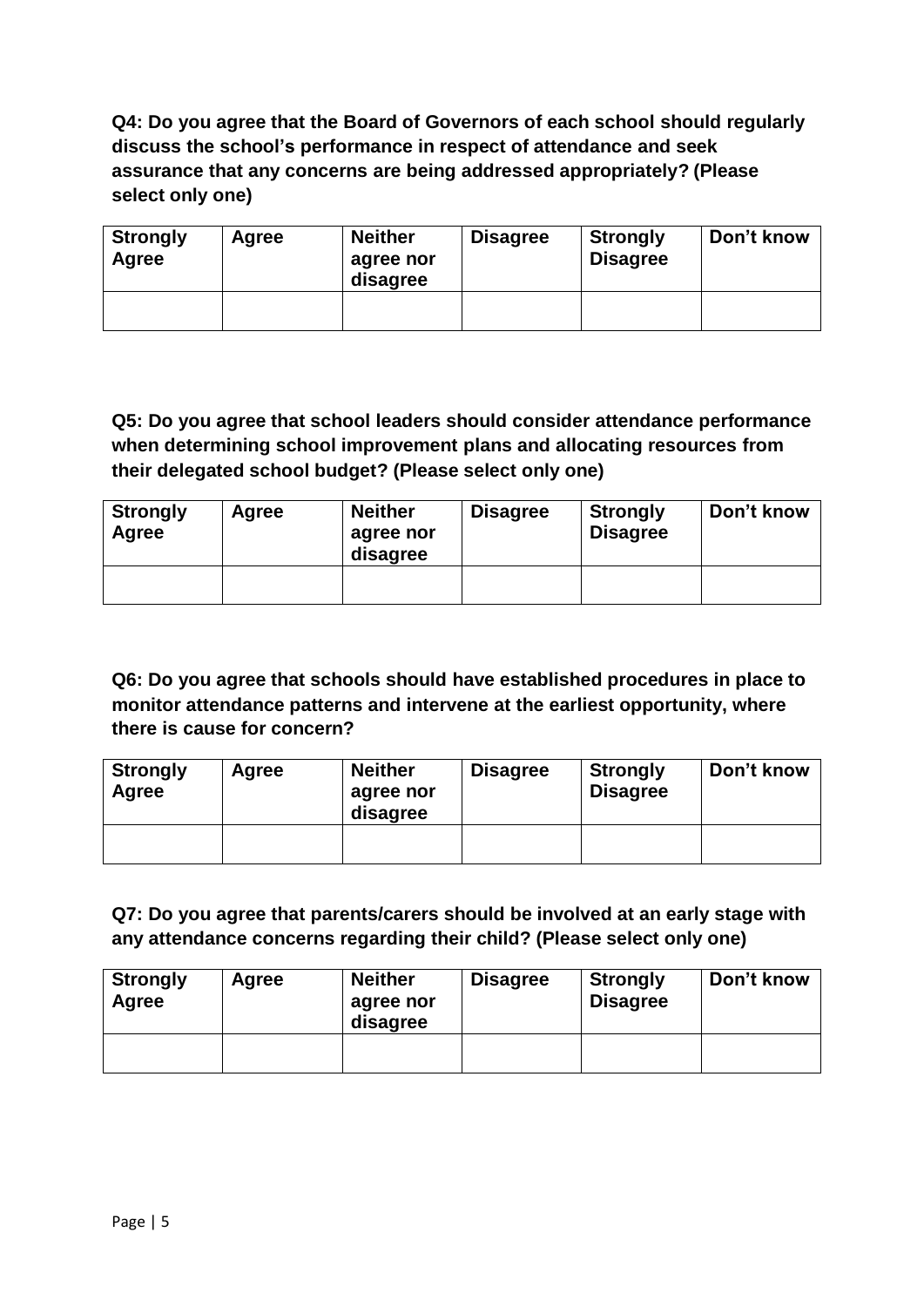### **Q8: Do you agree that engagement between parents/carers, pupils and schools is important to improve attendance? (Please select only one)**

| <b>Strongly</b><br>Agree | Agree | <b>Neither</b><br>agree nor<br>disagree | <b>Disagree</b> | <b>Strongly</b><br><b>Disagree</b> | Don't know |
|--------------------------|-------|-----------------------------------------|-----------------|------------------------------------|------------|
|                          |       |                                         |                 |                                    |            |

**Q9: Do you agree that support services should be available to intervene on a timely basis when a school has concerns about attendance that it is unable to resolve? (Please select only one)**

| <b>Strongly</b><br>Agree | Agree | <b>Neither</b><br>agree nor<br>disagree | <b>Disagree</b> | <b>Strongly</b><br><b>Disagree</b> | Don't know |
|--------------------------|-------|-----------------------------------------|-----------------|------------------------------------|------------|
|                          |       |                                         |                 |                                    |            |

**Q10: Do you agree that those struggling with attendance including vulnerable groups should be given additional support? (Please select only one)**

| <b>Strongly</b><br>Agree | Agree | <b>Neither</b><br>agree nor<br>disagree | <b>Disagree</b> | <b>Strongly</b><br><b>Disagree</b> | Don't know |
|--------------------------|-------|-----------------------------------------|-----------------|------------------------------------|------------|
|                          |       |                                         |                 |                                    |            |

**Q11: Do you agree that promoting the value of education and communicating the link between attendance and attainment is a good investment of resources? (Please select only one)**

| <b>Strongly</b><br>Agree | Agree | <b>Neither</b><br>agree nor<br>disagree | <b>Disagree</b> | <b>Strongly</b><br><b>Disagree</b> | Don't know |
|--------------------------|-------|-----------------------------------------|-----------------|------------------------------------|------------|
|                          |       |                                         |                 |                                    |            |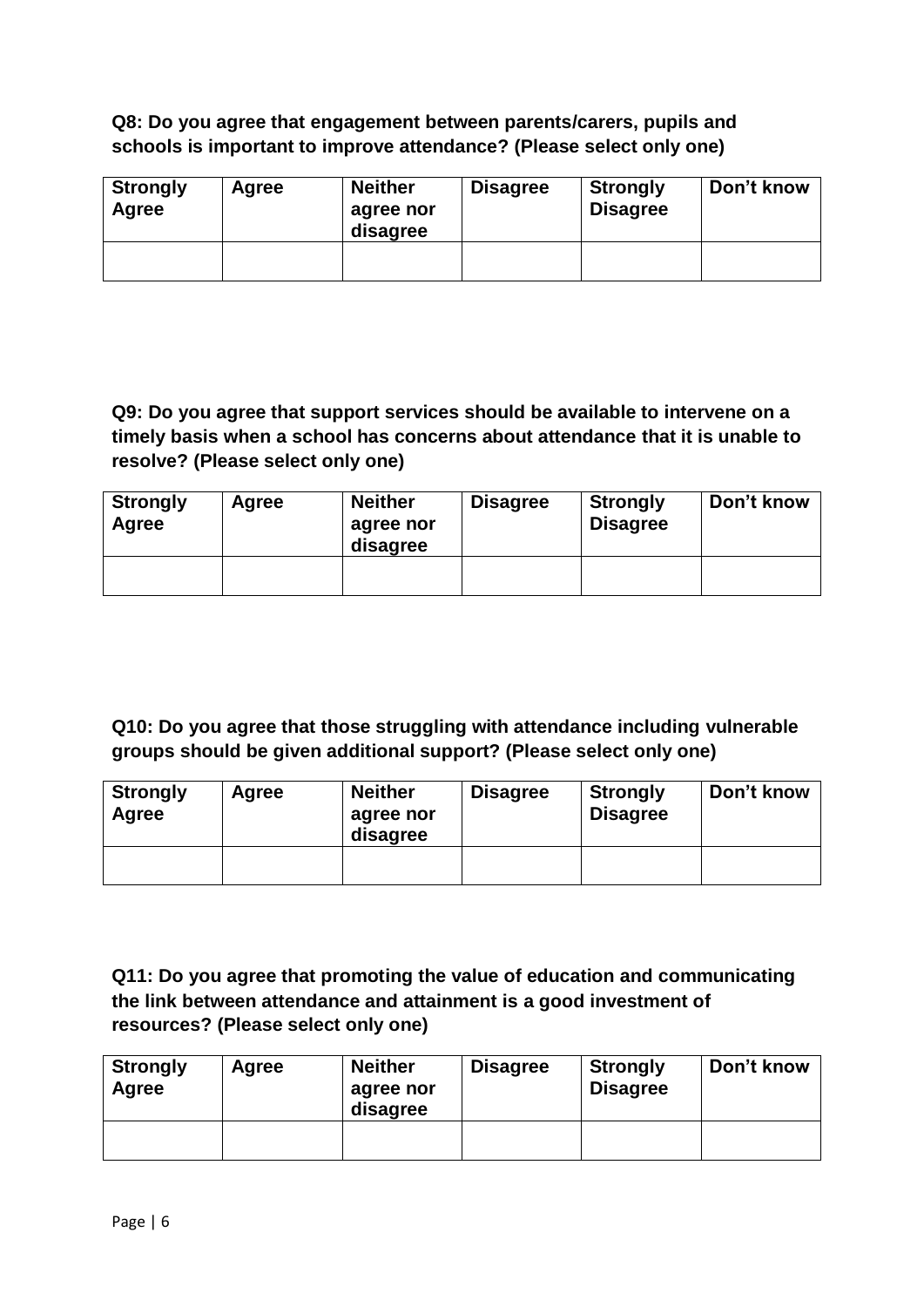**Q12: Please enter any additional comments here. Are there any other elements that should be included in this strategy? Please include any additional comments below.**